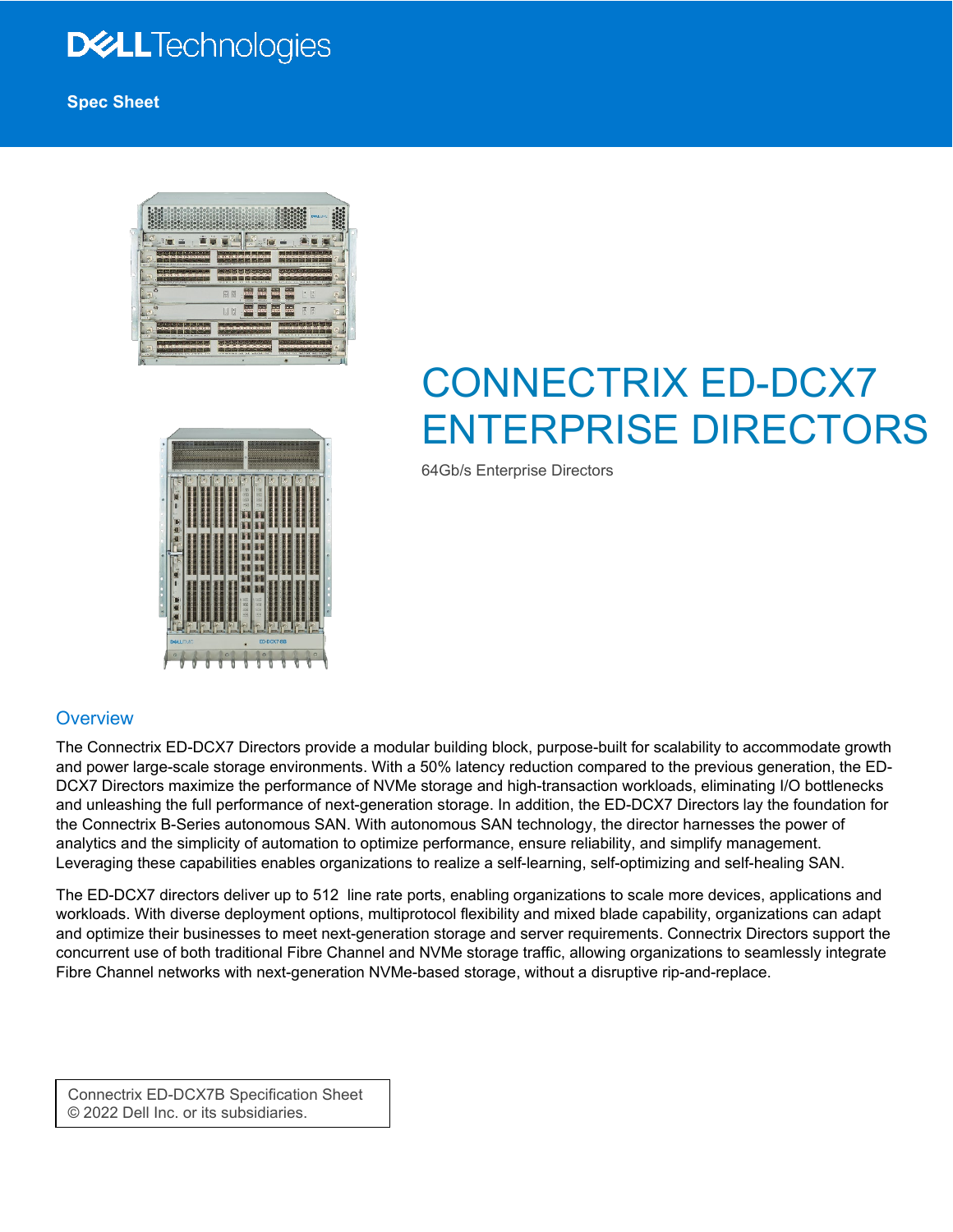#### Connectrix ED-DCX7 Chassis Models

There are two Connectrix ED-DCX7 models to address all your storage networking requirements. To accommodate the requirements of today's data centers, the ED-DCX7 director models provide two airflow options for each chassis. Having two airflow options extends the flexibility for hot/cold aisle network designs. Non-port-side intake to port-side exhaust or port-side intake to non-port-side exhaust options are available.

- **ED-DCX7-8B:** This 14U chassis has eight vertical blade slots to provide up to 384 64Gb/s line rate ports, or up to 512 32Gb/s line rate ports for device connectivity. An additional 32 Inter-Chassis Link (ICL) connections provide 128 ports for chassis-to-chassis interconnect.
- **ED-DCX7-4B:** This 8U chassis has four horizontal blade slots to provide up to 192 64Gb/s line rate ports, or up to 256 32Gb/s line rate ports for device connectivity. An additional 16 ICL connections provide 64 ports for chassisto-chassis interconnect.

The following port blades are available for purchase with the ED-DCX7 Directors:

- **ED-DCX7 48-port 64Gb blade**: This Fibre Channel port blade provides 48 x 64Gb/s Fibre Channel ports with backward-compatibility support for 8, 10, 16, and 32Gb/s Fibre Channel connectivity. Short wave and long wave models of this blade are available.
- **ED-DCX7 48-port 32Gb blade**: This Fibre Channel port blade provides 48 x 32Gb/s Fibre Channel ports with backward-compatibility support for 4, 8, 10, and 16Gb/s Fibre Channel connectivity. Short wave and long wave models of this blade are available.
- **ED-DCX6/7 64-port blade**: This Fibre Channel port blade is supported with both the ED-DCX6 and ED-DCX7 directors. This blade provides 64 x 32Gb/s Fibre Channel ports with backward-compatibility support for 4, 8, and 16Gb/s Fibre Channel connectivity.
- **ED-DCX6/7 SAN Extension blade:** This extension blade is supported with both the ED-DCX6 and ED-DCX7 directors. Designed to accelerate and harden disaster recovery and data protection storage solutions over long distances, this blade provides flexible Fibre Channel and IP storage replication deployment options with 16 32Gb/s Fibre Channel ports, 16 1/10-GbE ports, and 2 40GbE ports.

ED-DCX7 directors build upon years of innovation and leverage the core technology of Connectrix B-Series systems to consistently deliver five-nines availability in the world's most demanding data centers. Delivering non-disruptive software upgrades, hot-pluggable components, and a no-single-point-of-failure design, the Connectrix ED-DCX7 offers a highly resilient solution for today's enterprise-class storage environments.

#### Analyze the SAN to Optimize Performance and Reliability

IT organizations are responsible for delivering non-stop performance and reliability to ensure that service-level agreements (SLAs) are met. They need analytics to help extract actionable intelligence from their environment and simplified management tools to easily understand the state of their environment. This requires an infrastructure that can automatically learn its performance and health characteristics, identify potential risks, and provide recommended actions to resolve issues.

With ED-DCX7 Directors, a self-learning SAN is enabled that gathers and transforms millions of data points into actionable intelligence to make fast, informed decisions to optimize performance and ensure reliability. Connectrix products proactively monitor I/O performance and behavior data points through integrated network sensors to gain deep insight into the environment. The information captured is displayed in Connectrix SANnav™ Management Portal to quickly identify and isolate problems before they impact application availability. With built-in best practice recommendations, organizations can simplify troubleshooting by identifying and isolating issues to resolve them as fast as possible. Combining these tools with automation, Connectrix technology can detect abnormal traffic behaviors and degraded performance to automatically take corrective action, eliminating the potential impact of this issue. These new autonomous SAN technologies greatly simply SAN management and enable unparalleled network performance and reliability.

Click here for video on [Connectrix B-Series Autonomous SAN.](https://www.delltechnologies.com/resources/en-us/asset/presentations/products/networking/connectrix-b-series-autonomous-san-video.mp4)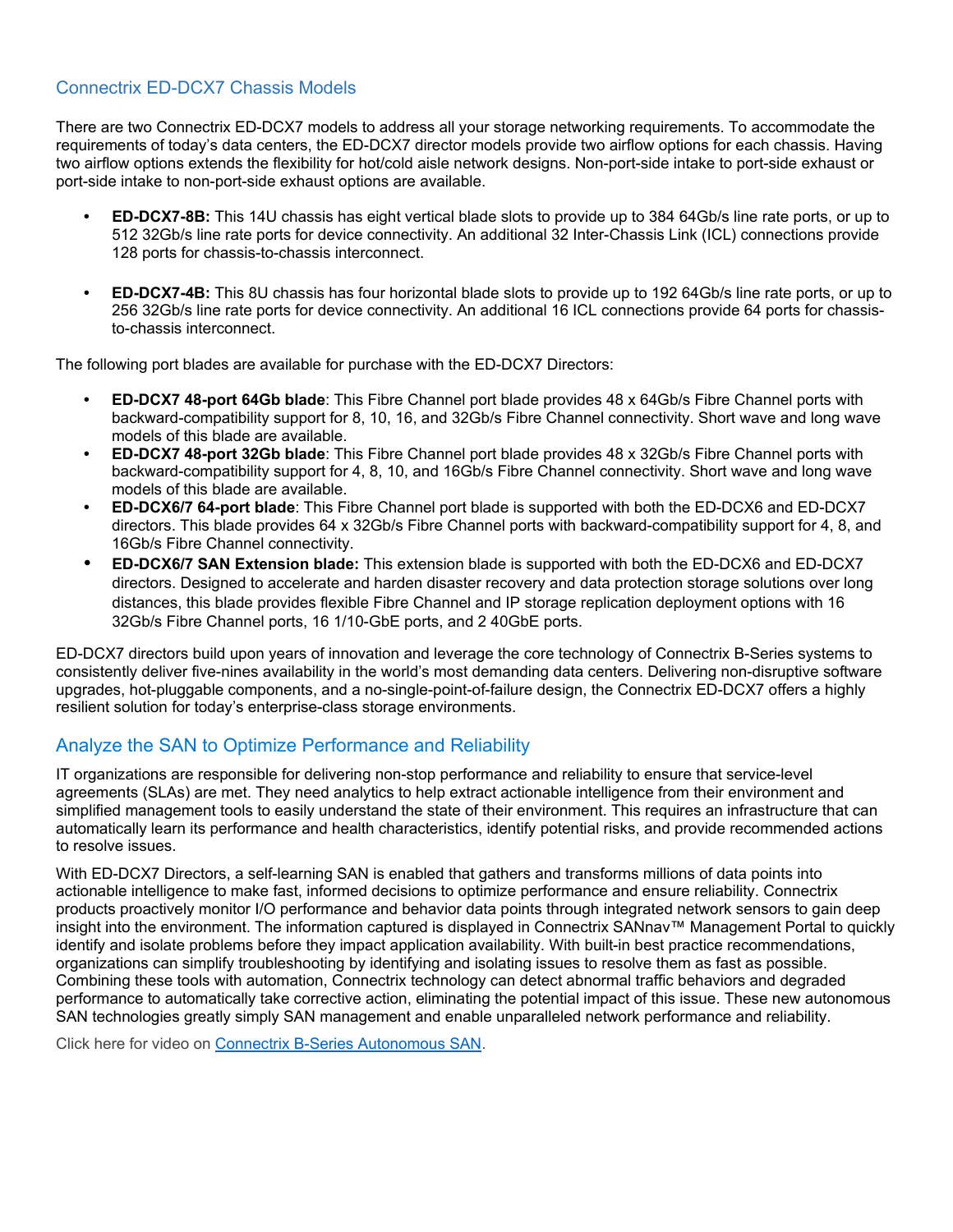| <b>Connectrix ED-DCX7 Directors</b> |                                                                                                                                                                                                                                                                                                                                                                                                                                                                                                                                                                                                                                                                                                                                                                                                                                                                                                                                                                                    |  |
|-------------------------------------|------------------------------------------------------------------------------------------------------------------------------------------------------------------------------------------------------------------------------------------------------------------------------------------------------------------------------------------------------------------------------------------------------------------------------------------------------------------------------------------------------------------------------------------------------------------------------------------------------------------------------------------------------------------------------------------------------------------------------------------------------------------------------------------------------------------------------------------------------------------------------------------------------------------------------------------------------------------------------------|--|
| <b>System Architecture</b>          | <b>Technical Specification</b>                                                                                                                                                                                                                                                                                                                                                                                                                                                                                                                                                                                                                                                                                                                                                                                                                                                                                                                                                     |  |
| Chassis                             | Single chassis<br><b>ED-DCX7-8B:</b> Non-blocking architecture<br>ED-DCX7-8B Director with 48 64Gb/s port blades, 31Tb/s of aggregate chassis bandwidth<br>$\circ$<br>(384 device ports with a 64Gb/s data rate plus 32 Inter-Chassis Links (ICLs)<br>ED-DCX7-8B Director with 64 32Gb/s port blades: 22.8Tb/s of aggregate chassis<br>$\circ$<br>bandwidth (512 device ports with a 32Gb/s data rate plus 32 Inter-Chassis Links (ICLs)<br><b>ED-DCX7-4B:</b> Non-blocking architecture<br>ED-DCX7-4B Director with 48 64Gb/s port blades, 15.5Tb/s of aggregate chassis<br>$\circ$<br>bandwidth (192 device ports with a 64Gb/s data rate plus 16 Inter-Chassis Links (ICLs)<br>ED-DCX7-4B Director with 64 32Gb/s port blades: 11.4Tb/s of aggregate chassis<br>$\circ$<br>bandwidth (256 device ports with a 32Gb/s data rate plus 16 Inter-Chassis Links (ICLs)<br>Each provides support for (E, F, D, M, SIM, and EX) Fibre Channel ports using 48-port 64Gb/s Fibre Channel |  |
|                                     | blades.                                                                                                                                                                                                                                                                                                                                                                                                                                                                                                                                                                                                                                                                                                                                                                                                                                                                                                                                                                            |  |
| Control processor                   | Redundant (active/standby) control processor modules                                                                                                                                                                                                                                                                                                                                                                                                                                                                                                                                                                                                                                                                                                                                                                                                                                                                                                                               |  |
| Scalability                         | Full-fabric architecture of 239 switches                                                                                                                                                                                                                                                                                                                                                                                                                                                                                                                                                                                                                                                                                                                                                                                                                                                                                                                                           |  |
| Certified maximum                   | 6000 active devices per switch; 56 switches, 19 hops in Fabric OS® (FOS) fabrics; larger fabrics certified as<br>required                                                                                                                                                                                                                                                                                                                                                                                                                                                                                                                                                                                                                                                                                                                                                                                                                                                          |  |
| Fibre Channel blade models          | PB-DCX7-FC6464GSW: 48 x 64/32/16/10/8 Gb/s 64 Gb/s port blade fully populated with 64 Gb/s short wave<br>SFP+ optics. 4 Gb/s Fibre Channel is not supported with this blade<br>PB-DCX7-FC6432GSW: 48 x 64/32/16/10/8 Gb/s 64 Gb/s port blade fully populated with 32 Gb/s short wave<br>SFP+ optics. 4 Gb/s Fibre Channel is not supported with this blade<br>PB-DCX7-FC6432GLW: 48 x 64/32/16/10/8 Gb/s 64 Gb/s port blade fully populated with 32 Gb/s long wave<br>SFP+ optics. 4 Gb/s Fibre Channel is not supported with this blade<br>PB-DCX7-FC32-SW: 48 x 32/16/10/8/4 Gb/s port blade fully populated with 32 Gb/s short wave SFP+ optics<br>PB-DCX7-FC32-LW: 48 x 32/16/10/8/4 Gb/s port blade fully populated with 32 Gb/s long wave SFP+ optics<br><b>PB-DCX6-64P32G:</b> 64 x 32/16/10/8/4 Gb/s port blade half populated with 8 4x32 Gb/s short wave QSFP<br>optics                                                                                                  |  |
| <b>Extension blade</b>              | PB-DCX6-SX6-SW: Extension blade provides Fibre Channel extension (16×32Gb/s Fibre Channel ports) and<br>IP extension over IP networks (16×1GbE/10GbE and 2×40GbE ports). This blade can be used in ED-DCX6<br>directors as well.                                                                                                                                                                                                                                                                                                                                                                                                                                                                                                                                                                                                                                                                                                                                                   |  |
| Performance<br><b>ISL trunking</b>  | <b>PB-DCX7-FC64: Port Blade:</b><br>Autosensing of 8, 16, and 32Gb/s speeds with 32 Gb/s SFP+ optics. 10 Gb/s port speeds with dedicated<br>SFPs.<br>PB-DCX7-FC32 Port Blade:<br>Autosensing of 8, 16, and 32Gb/s port speeds with 32 Gb/s SFP+ optics. 10Gb/s port speeds with dedicated<br>SFPs.<br>PB-DCX6-64P32G Port Blade:<br>Autosensing of 4, 8, 16, and 32Gb/s port speeds (depending on SFPs used).<br>Frame-based trunking with up to eight 64Gb/s ports per ISL trunk; up to 512Gb/s per ISL trunk; exchange-                                                                                                                                                                                                                                                                                                                                                                                                                                                          |  |
|                                     | based load balancing across ISLs with DPS included in FOS                                                                                                                                                                                                                                                                                                                                                                                                                                                                                                                                                                                                                                                                                                                                                                                                                                                                                                                          |  |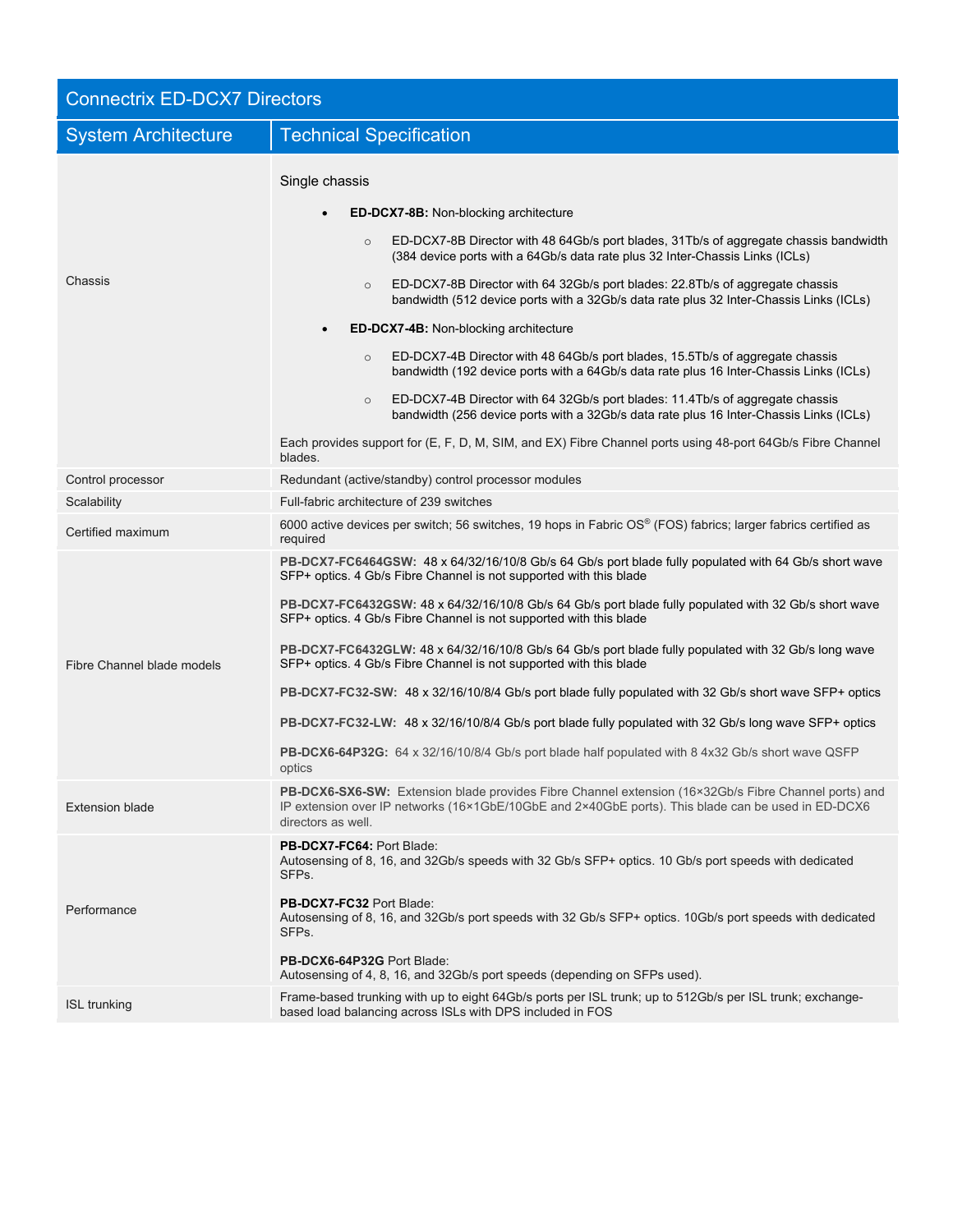|                          | Chassis-to-chassis linkage through connectors on the Core Routing (CR) blade. Can configure the following<br>maximum number of QSFPs per trunk depending on blade type, connecting:<br>Up to four QSFP ports in a trunk group between two CR64-4 blades. For trunks that contain four or<br>$\bullet$<br>fewer QSFP ports, ports in a trunk must be located in the same port group on each blade.                                                                                                                                                                           |
|--------------------------|-----------------------------------------------------------------------------------------------------------------------------------------------------------------------------------------------------------------------------------------------------------------------------------------------------------------------------------------------------------------------------------------------------------------------------------------------------------------------------------------------------------------------------------------------------------------------------|
| ICL trunking             | Up to four QSFP ports in a trunk group between a CR64-4 blade and a CR64-8 blade. For trunks<br>$\bullet$<br>that contain four or fewer QSFP ports, ports in a trunk must be located in the same port group on<br>each blade.                                                                                                                                                                                                                                                                                                                                               |
|                          | A minimum of two QSFP connections are required for a trunk, and up to four QSFP trunks between pairs of<br>CR64-8 (CR64-4) and CR32-8 (CR32-4).                                                                                                                                                                                                                                                                                                                                                                                                                             |
| Multi-chassis ICL ports  | Up to 4608 Fibre Channel ports; ICL ports (32 for 8-slot or 16 per 4-slot chassis, optical QSFP) connect up to 9<br>chassis in a full-mesh topology or up to 12 chassis in a core-edge topology                                                                                                                                                                                                                                                                                                                                                                             |
|                          | ED-DCX7-8B: 31Tb/s per chassis with 384 device ports + 32 ICL connections supporting 128 ports<br>ED-DCX7-4B: 15.5Tb/s per chassis with 192 device ports + 16 ICL connections supporting 64 ports                                                                                                                                                                                                                                                                                                                                                                           |
| Slot bandwidth           | 3072Gb/s (line rate) providing line-rate performance for the PB-DCX6-64P32G blade                                                                                                                                                                                                                                                                                                                                                                                                                                                                                           |
|                          | PB-DCX7-FC64 at 64Gb/s speeds: 460 ns (including FEC); any-port-to-any-port local switching and 1.6 µs<br>blade to blade at 64Gb/s, cut-through routing                                                                                                                                                                                                                                                                                                                                                                                                                     |
| Switch latency           | PB-DCX7-FC32 at 32Gb/s speeds: 560 ns (including FEC); any-port-to-any-port local switching and 1.9 µs<br>blade to blade at 32Gb/s, cut-through routing                                                                                                                                                                                                                                                                                                                                                                                                                     |
|                          | PB-DCX6-SX6-SW blade and PB-DCX6-64P32G port blade: 780 ns (including FEC) and 2.6 us any-port-to-<br>any-port at 32Gb/s, cut-through routing                                                                                                                                                                                                                                                                                                                                                                                                                               |
| Maximum frame size       | 2112-byte payload                                                                                                                                                                                                                                                                                                                                                                                                                                                                                                                                                           |
| Frame buffers            | 24,000 per switching ASIC                                                                                                                                                                                                                                                                                                                                                                                                                                                                                                                                                   |
| Classes of service       | Class 2, Class 3, Class F (inter-switch frames)                                                                                                                                                                                                                                                                                                                                                                                                                                                                                                                             |
| Fibre Channel port types | Class 2, Class 3, Class F (inter-switch frames)                                                                                                                                                                                                                                                                                                                                                                                                                                                                                                                             |
| Data traffic types       | Fabric switches supporting unicast, multicast (255 groups), and broadcast                                                                                                                                                                                                                                                                                                                                                                                                                                                                                                   |
| Media types              | PB-DCX7-FC64 port blade: Supports hot-pluggable Fibre Channel SFP+ at 8/10/16/32Gb/s SWL/LWL/ELWL<br>and 64Gb/s SWL.                                                                                                                                                                                                                                                                                                                                                                                                                                                        |
|                          | PB-DCX7-FC32 port blade: Supports hot-pluggable Fibre Channel SFP+ at 4/8/10/16/32Gb/s<br>SWL/LWL/ELWL.                                                                                                                                                                                                                                                                                                                                                                                                                                                                     |
|                          | PB-DCX6-64P32G port blade: Supports hot-pluggable QSFP connector; 4×32Gb/s SWL and 4×16Gb/s SWL,<br>MPO 1×12 ribbon cable connector (66m OM3, 100m OM4); 4×32Gb/s QSFP (fixed 4×32Gb/s speed and SMF<br>LC); FC32-64 QSFPs support only 4/8/16/32Gb/s (no 10Gb/s Fibre Channel); 10GbE, 25GbE, or 40GbE FCoE<br>QSFP.                                                                                                                                                                                                                                                       |
|                          | PB-DCX6-SX6-SW Extension Blade: Supports hot-pluggable Fibre Channel SFP28 at 32Gb/s SWL/LWL;<br>SFP+ at 16Gb/s SWL/LWL/ELWL; SFP at 10Gb/s FC SWL/LWL and Ethernet SFP+ at 1GbE copper, 1GbE<br>1000BASE-SX/LX/CWDM, SFP+ at 10GbE SR/LR; SFP+ at 10GbE tunable DWDM 80 km, and QSFP at<br>40GbE SR4/LR4/ER4.                                                                                                                                                                                                                                                              |
|                          | Core Routing (CR) blades, CR64-4 and CR64-8: Support hot-pluggable Fibre Channel Gen7 SWL QSFP,<br>4×32Gb/s SWL QSFP, and 4×32Gb/s QSFP for ICL connections.                                                                                                                                                                                                                                                                                                                                                                                                                |
| <b>USB</b>               | One USB port per control processor for firmware download, support save, and configuration upload or<br>download                                                                                                                                                                                                                                                                                                                                                                                                                                                             |
| <b>Fabric services</b>   | Adaptive Networking (QoS); BB Credit Recovery; Advanced Zoning (Default Zoning, Port/WWN Zoning);<br>Dynamic Path Selection (DPS); Extended Fabrics; Fabric Congestion Notification; Fabric Vision; FDMI; FICON<br>CUP; Flow Vision; FSPF; Integrated Routing; ISL Trunking; Management Server; N_Port Trunking; NPIV; NTP<br>v3; Peer Zoning; Port Fencing; Registered State Change Notification (RSCN); Reliable Commit Service (RCS);<br>Simple Name Server (SNS); Syslog; Target-Driven Zoning; Traffic Optimizer; Virtual Fabrics (Logical Switch,<br>Logical Fabric). |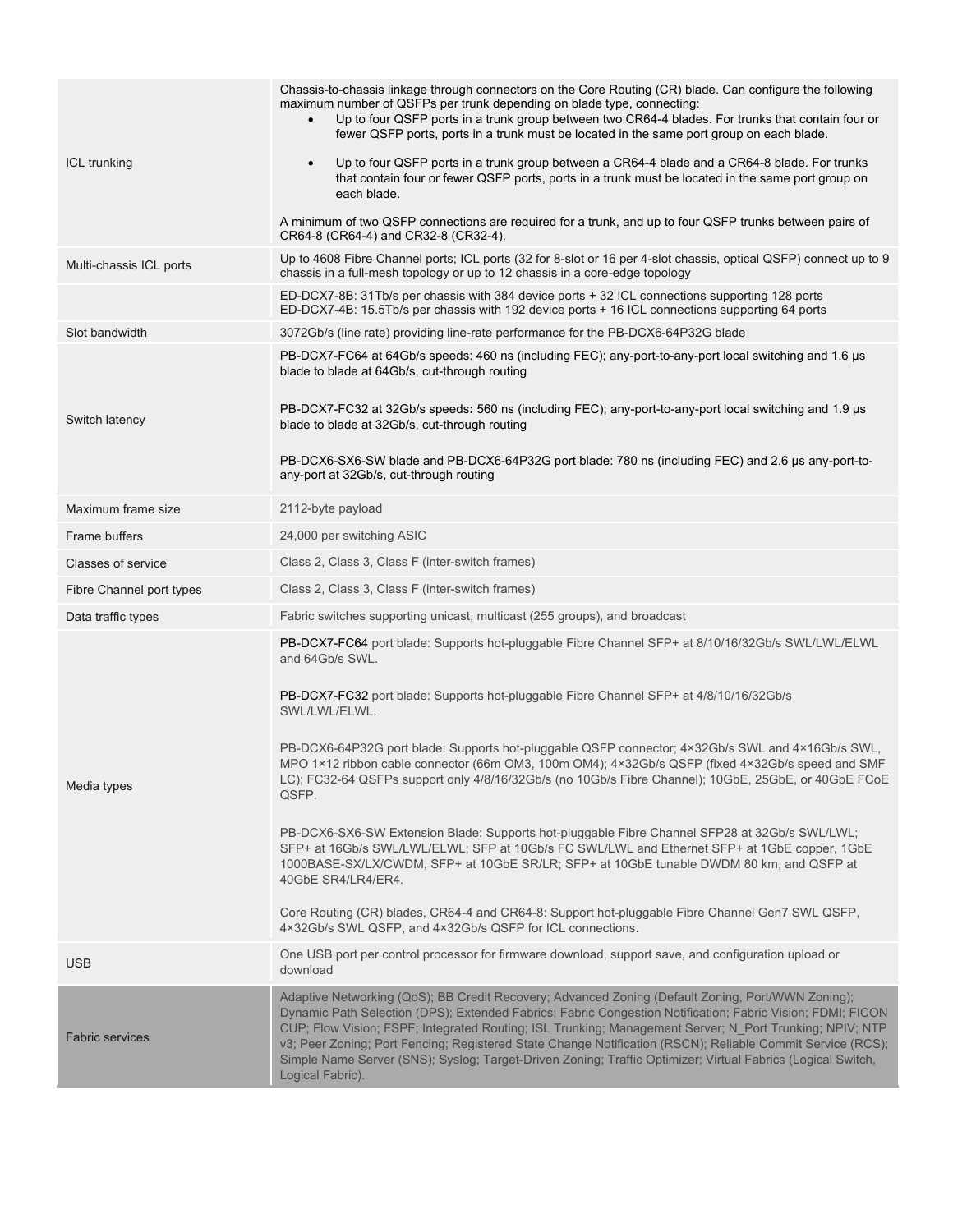| Extension    | Supports DWDM, CWDM, and FC-SONET Devices; Fibre Channel; In-flight Compression (LZO) and<br>Encryption (AES-GCM-256); BB Credit Recovery; FCIP; IP Extension; Adaptive Rate Limiting (ARL); Data<br>Compression; Fast Write; Read/Write Tape Pipelining; QoS |
|--------------|---------------------------------------------------------------------------------------------------------------------------------------------------------------------------------------------------------------------------------------------------------------|
| <b>FICON</b> | FICON cascading; support for lossless DLS; FICON CUP; Advanced Accelerator for FICON (IBM z/OS Global<br>Mirror and read/write Tape Pipelining)                                                                                                               |

| <b>Connectrix ED-DCX7 Directors</b> |                                                                                                                                                                                                                                                                                |  |
|-------------------------------------|--------------------------------------------------------------------------------------------------------------------------------------------------------------------------------------------------------------------------------------------------------------------------------|--|
| <b>System Components</b>            | <b>Technical Specification</b>                                                                                                                                                                                                                                                 |  |
| Fibre Channel ports                 | ED-DCX7-8B: Up to 384 64Gb/s ports or up to 512 32Gb/s ports, universal (E Port, F Port, EX Port, M Port,<br>D Port, SIM Port, FICON)<br>ED-DCX7-4B: Up to 192 64Gb/s ports or up to 256 32Gb/s ports, universal (F Port, E Port, EX Port, M Port,<br>D Port, SIM Port, FICON) |  |
| Classes of service                  | Class 2, Class 3, Class F (inter-switch frames)                                                                                                                                                                                                                                |  |
| ANSI Fibre Channel protocol         | FC-PH (Fibre Channel Physical and Signaling Interface standard)                                                                                                                                                                                                                |  |
| Fabric initialization               | Complies with FC-SW 5.0                                                                                                                                                                                                                                                        |  |
| Port-to-port latency                | Local switching: 460 ns at 64Gb/s (including FEC as part of the FC standard).<br>Blade to blade: 1.6 µs                                                                                                                                                                        |  |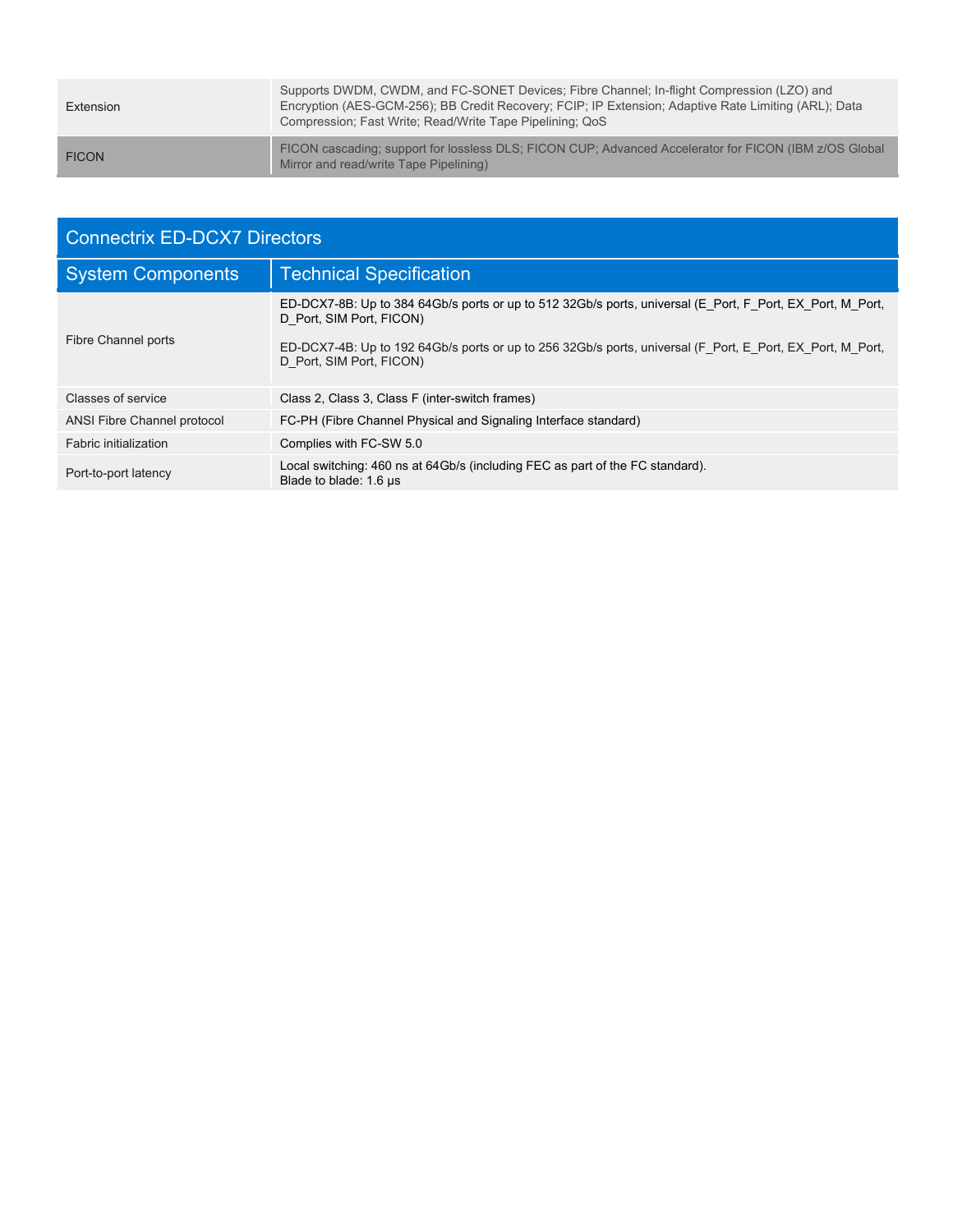| <b>Connectrix ED-DCX7 Directors</b> |                                                                                                                                                                                                                                                                                                                                                                                                                                                                                                                                                                                                                                                                                                                                                                                                                                             |  |
|-------------------------------------|---------------------------------------------------------------------------------------------------------------------------------------------------------------------------------------------------------------------------------------------------------------------------------------------------------------------------------------------------------------------------------------------------------------------------------------------------------------------------------------------------------------------------------------------------------------------------------------------------------------------------------------------------------------------------------------------------------------------------------------------------------------------------------------------------------------------------------------------|--|
| <b>High Availability</b>            | <b>Technical Specification</b>                                                                                                                                                                                                                                                                                                                                                                                                                                                                                                                                                                                                                                                                                                                                                                                                              |  |
| Architecture                        | Non-blocking shared memory; passive backplane; redundant active/passive control processor; redundant<br>active/active core switching blades; redundant WWN cards                                                                                                                                                                                                                                                                                                                                                                                                                                                                                                                                                                                                                                                                            |  |
| Chassis power                       | ED-DCX7-8B<br>Four power supplies required for AC low-line (100 VAC to 120 VAC).<br>Two power supplies required for AC high-line (200 VAC to 240 VAC).<br>$\bullet$<br>Two power supplies required for high voltage AC (200 VAC to 277 VAC) or high voltage DC (240<br>$\bullet$<br>VDC to 380 VDC).<br>Chassis ships empty only. PSU and fans must be ordered separately. Three PSUs are required for<br>$\bullet$<br>2+1 redundancy. Two PSUs provide system power, but four PSUs must be installed to provide<br>power efficiency and 2+2 redundancy.                                                                                                                                                                                                                                                                                    |  |
|                                     | ED-DCX7-4B<br>Two power supplies required for AC low-line (100 VAC to 120 VAC).<br>$\bullet$<br>One power supply required for AC high-line (200 VAC to 240 VAC).<br>$\bullet$<br>One power supply required for high voltage AC (200 VAC to 277 VAC) or high voltage DC (240 VDC<br>$\bullet$<br>to 380 VDC).<br>Chassis ships empty only. PSU and fans must be ordered separately. One PSU provides system<br>$\bullet$<br>power, but both PSUs must be installed to provide power efficiency and 1+1 redundancy.                                                                                                                                                                                                                                                                                                                           |  |
| Cooling                             | ED-DCX7-8B<br>Requires three fan tray assemblies. A failure condition is one failed fan from any fan tray.<br>$\bullet$<br>Each assembly contains two fans for a total of six fans. The system requires five of six functioning<br>$\bullet$<br>fans for the system requires five of six functioning fans for operation in the DCX7-8. One fan tray<br>assembly can be hot-swapped and should be replaced immediately in the event of a failure.<br>ED-DCX7-4B<br>Requires two fan tray assemblies. A failure condition is one failed fan from any fan tray.<br>$\bullet$<br>Each assembly contains two fans for a total of four fans. The system requires three of four<br>$\bullet$<br>functioning fans for operation in the DCX7-4. One fan assembly can be hot-swapped and should be<br>replaced immediately in the event of a failure. |  |
| Airflow                             | Non-port-side intake (NPI) to port-side exhaust and port-side intake to non-port-side exhaust (NPE) options<br>are available                                                                                                                                                                                                                                                                                                                                                                                                                                                                                                                                                                                                                                                                                                                |  |
| Solution availability               | Designed to provide 99.999% uptime capabilities; hot-pluggable redundant power supplies, fans, WWN cards,<br>processors, core switching, port blades, and optics; online diagnostics; non-disruptive firmware download and<br>activation                                                                                                                                                                                                                                                                                                                                                                                                                                                                                                                                                                                                    |  |

| Connectrix ED-DCX7 Directors |                                                                                                                                                                                                                                                                                                                                                                                                                                                                                                                                                  |  |
|------------------------------|--------------------------------------------------------------------------------------------------------------------------------------------------------------------------------------------------------------------------------------------------------------------------------------------------------------------------------------------------------------------------------------------------------------------------------------------------------------------------------------------------------------------------------------------------|--|
| Management                   | <b>Technical Specification</b>                                                                                                                                                                                                                                                                                                                                                                                                                                                                                                                   |  |
| Management                   | HTTP; SNMP v1/v3 (FE MIB, FC Management MIB); SSH; Auditing; Syslog; Advanced Web Tools; SANnav<br>Management Portal and SANnav Global View; Command Line Interface (CLI); SMI-S compliant; RESTful API;<br>trial licenses for add-on capabilities                                                                                                                                                                                                                                                                                               |  |
| Security                     | AES-GCM-256 encryption on ISLs; DH-CHAP (between switches and end devices); FCAP switch<br>authentication; FIPS 140-2 compliant; HTTPS; IP filtering; LDAP with IPv6; OpenLDAP; Device Connection<br>Control (DCC); RADIUS; user-defined Role-Based Access Control (RBAC); Secure Copy (SCP); SFTP; SSH<br>v2; TLS v1.2/v1.3; Switch Binding; TACACS+; Fabric Configuration Server (FCS); USGv6 compliant; Secure<br><b>Boot</b>                                                                                                                 |  |
| Management access            | 10/100/1000Mb/s Ethernet (RJ-45) per control processor; serial console port (RJ-45) and one USB per control<br>processor module; DHCP/DHCPv6; call-home integration enabled through SANnay Management Portal                                                                                                                                                                                                                                                                                                                                     |  |
| Diagnostics                  | IO Insight for SCSI and NVMe monitoring (PB-DCX7-FC32 blade and PB-DCX7-FC64 blade only); ClearLink <sup>®</sup><br>optics and cable diagnostics, including electrical/optical loopback, link traffic/latency/distance; built-in flow<br>generator; POST and embedded online/offline diagnostics, including environmental monitoring, FCping, and<br>Pathinfo (FC traceroute); flow mirroring; frame viewer; non-disruptive daemon restart; optics health monitoring;<br>power monitoring; RAStrace logging; and Rolling Reboot Detection (RRD). |  |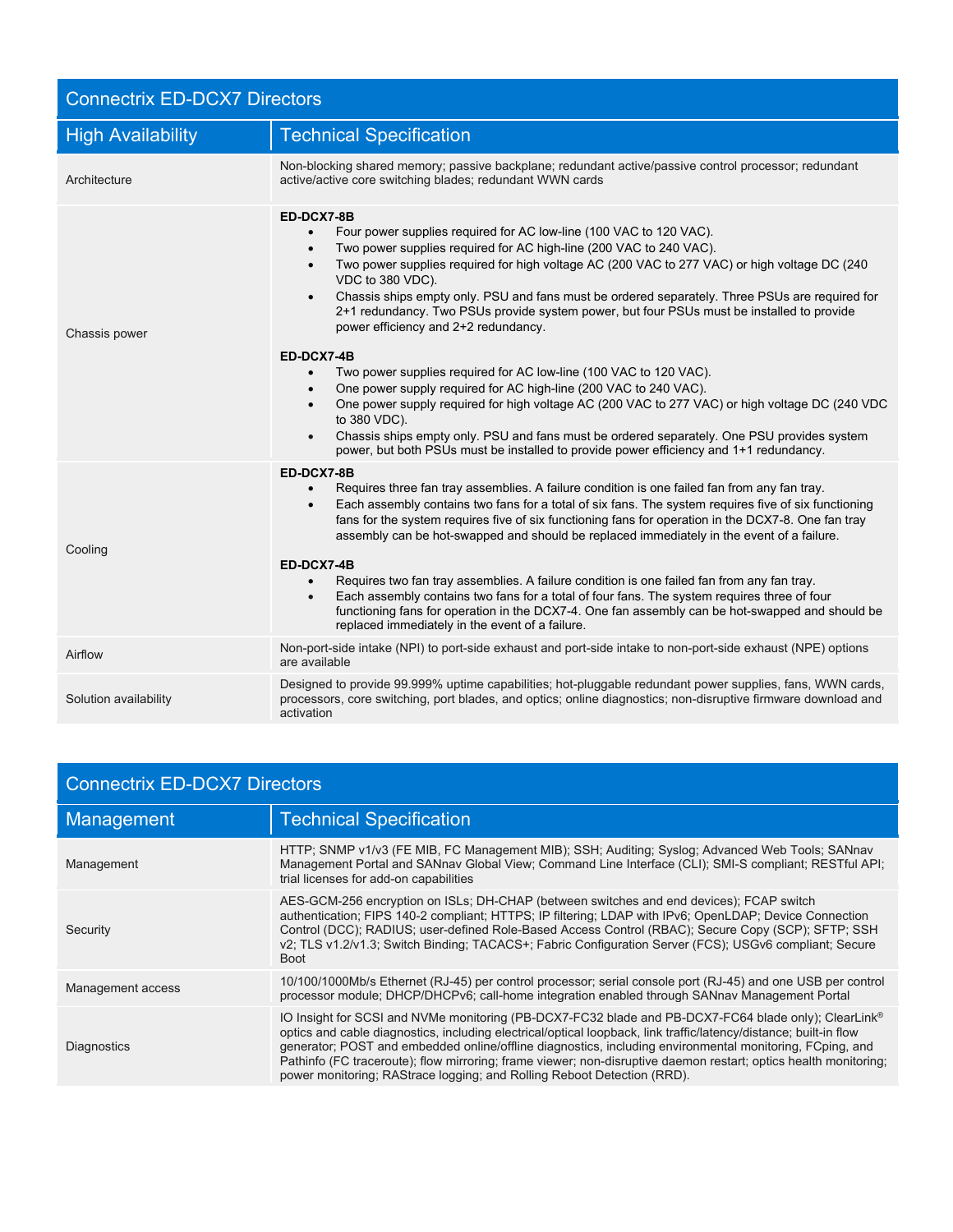| <b>Connectrix ED-DCX7 Directors</b> |                                                                                                                                                                                                                                                                                                                                                                                      |  |
|-------------------------------------|--------------------------------------------------------------------------------------------------------------------------------------------------------------------------------------------------------------------------------------------------------------------------------------------------------------------------------------------------------------------------------------|--|
| <b>Mechanical</b>                   | <b>Technical Specification</b>                                                                                                                                                                                                                                                                                                                                                       |  |
| Enclosure                           | <b>ED-DCX-8B:</b> 14U rack-mountable chassis; 27 in. to 31 in. and 22 in. rail kits for the four-post rack; mid-mount<br>kit for the two-post rack.<br>ED-DCX-4B: 8U rack-mountable chassis; 27 in. to 31 in. rail, 18 in. to 24 in. rail, and airflow diversion rack-<br>mount kits for the four-post rack; mid-mount kit for the two-post rack.                                    |  |
| Mounting                            | Rack-mountable in a standard 19-inch EIA cabinet.                                                                                                                                                                                                                                                                                                                                    |  |
| Size                                | ED-DCX-8B<br>Height: 61.23 cm (24.11 in., 14U)<br>Width: 43.74 cm (17.23 in.)<br>Depth: 61.04 cm (24.04 in.)<br>$ED-DCX-4B$ :<br>Height: 34.45 cm (13.56 in., 8U)<br>Width: 43.74 cm (17.23 in.)<br>Depth: 61.04 cm (24.04 in.)<br>ED-DCX-4B with airflow diversion rack-mount kit<br>Height: 40.00 cm (15.75 in., 9U)<br>Width: 43.74 cm (17.23 in.)<br>Depth: 61.29 cm (24.09 in.) |  |
| System weight                       | ED-DCX-8B<br>35.61 kg (78.5 lb) for chassis<br>145.8 kg (321.5 lb) maximum fully populated configuration<br>ED-DCX-4B<br>24.5 kg (54 lb) for chassis<br>68.95 kg (152.0 lb) maximum fully populated configuration                                                                                                                                                                    |  |

| <b>Connectrix ED-DCX7 Directors</b> |                                                                                                                                                                                                                                                                                                                                                                                              |  |
|-------------------------------------|----------------------------------------------------------------------------------------------------------------------------------------------------------------------------------------------------------------------------------------------------------------------------------------------------------------------------------------------------------------------------------------------|--|
| <b>Environment</b>                  | <b>Technical Specification</b>                                                                                                                                                                                                                                                                                                                                                               |  |
| Temperature                         | Operating: $0^{\circ}$ C to 40 $^{\circ}$ C (32 $^{\circ}$ F to 104 $^{\circ}$ F)<br>Non-operating: -25°C to 70°C (-13°F to 158°F)                                                                                                                                                                                                                                                           |  |
| Humidity                            | Operating humidity: 5% to 93% RH non-condensing at $40^{\circ}$ C (104°F) with a maximum gradient of 10% per hour<br>Non-operating humidity: 10% to 93% RH non-condensing at 70°C (158°F)                                                                                                                                                                                                    |  |
| Altitude                            | Up to 3000 meters (9842 feet)                                                                                                                                                                                                                                                                                                                                                                |  |
| Shock                               | Operating: 10g, 11 ms, half sine wave<br>Non-operating: 20g, 11 ms, half sine wave                                                                                                                                                                                                                                                                                                           |  |
| Vibration                           | Operating: 5 Hz to 10 Hz at +5 dB/oct; 10 Hz to 200 Hz at 0.0005 grms; 200 Hz to 500 Hz at -5 dB/oct; scale<br>$0.05$ grms<br>Non-operating: 3 Hz to 10 Hz at +5 dB/oct; 10 Hz to 200 Hz at 0.0065 grms; 200 Hz to 500 Hz at -5 dB/oct;<br>scale 1.12 grms                                                                                                                                   |  |
| Heat dissipation                    | ED-DCX7-8B<br>512-port configuration: Typical: 10,010 Btu/hr; Max: 18,362 Btu/hr.<br>Power consumed: Typical: 2693W; Max: 4046W.<br>Note: Input power is at 200 VAC with full PSU redundancy.<br>ED-DCX7-4B<br>256-port configuration: Typical: 5283 Btu/hr; Max: 10,049 Btu/hr.<br>Power consumed: Typical: 1443W; Max: 2264W.<br>Note: Input power is at 200 VAC with full PSU redundancy. |  |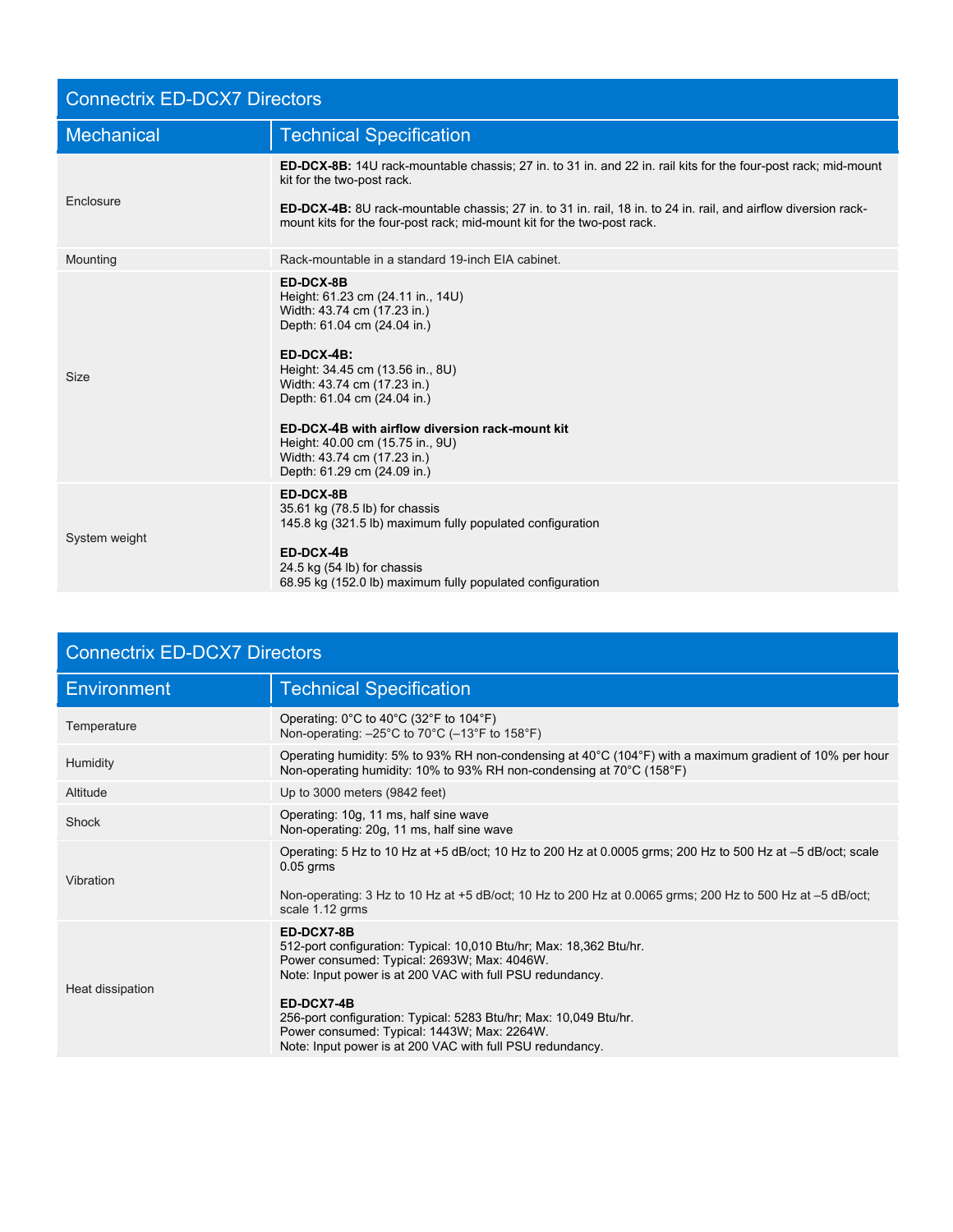| <b>Connectrix ED-DCX7</b> |                                                                                                                                                                                                                                               |                                                                                                                                                                                                                                                                                                               |
|---------------------------|-----------------------------------------------------------------------------------------------------------------------------------------------------------------------------------------------------------------------------------------------|---------------------------------------------------------------------------------------------------------------------------------------------------------------------------------------------------------------------------------------------------------------------------------------------------------------|
| Power                     | <b>Technical Specification</b>                                                                                                                                                                                                                |                                                                                                                                                                                                                                                                                                               |
| Supported power range     | <b>Standard AC Power Supplies</b><br>Input Voltage<br>Standard AC input:<br>Range: 90 VAC to 264 VAC auto-volt<br>Nominal: 100 VAC to 240 VAC<br>Power<br>85 VAC to 132 VAC: 1450W<br>180 VAC to 264 VAC: 2870W<br>80 PLUS Platinum certified | <b>High Voltage (HV) Power Supplies</b><br>Input Voltage<br>Range: 90 VAC to 132 VAC<br>Nominal: 100 VAC to 120 VAC<br>Range: 180 VAC to 305 VAC<br>Nominal: 200 VAC to 277 VAC<br>Range: 192 VDC to 400 VDC<br>Nominal: 240 VDC to 380 VDC<br>Power<br>90 VAC to 132 VAC: 1450W<br>180 VAC to 305 VAC: 2870W |
| In-rush current           | 35A maximum, peak                                                                                                                                                                                                                             | 192 VDC to 400 VDC: 2870W                                                                                                                                                                                                                                                                                     |
| Frequency                 | 50 Hz to 60 Hz (Nominal: 50 Hz to 60 Hz)                                                                                                                                                                                                      |                                                                                                                                                                                                                                                                                                               |



Dell Technologies Services Plan, deploy, manage and support IT transformation with our top-rated services

#### **Consulting**

Dell Technologies Consulting Services provides industry professionals with a wide range of tools and the experience you need to design and execute plans to transform your business.

#### **Deployment**

Accelerate technology adoption with ProDeploy Enterprise Suite. Trust our experts to lead deployments through planning, configuration and complex integrations.

#### **Management**

Regain control of operations with flexible IT management options. Our Residency Services help you adopt and optimize new technologies and our Managed Services allow you to outsource portions of your environment to us.

#### **Support**

Increase productivity and reduce downtime with ProSupport Enterprise Suite. Expert support backed by proactive and predictive artificial intelligence tools.

#### **Education**

Dell Technologies Education Services help you develop the IT skills required to lead and execute transformational strategies. Get certified today.

Learn more at [DellTechnologies.com/Services](http://www.delltechnologies.com/Services)